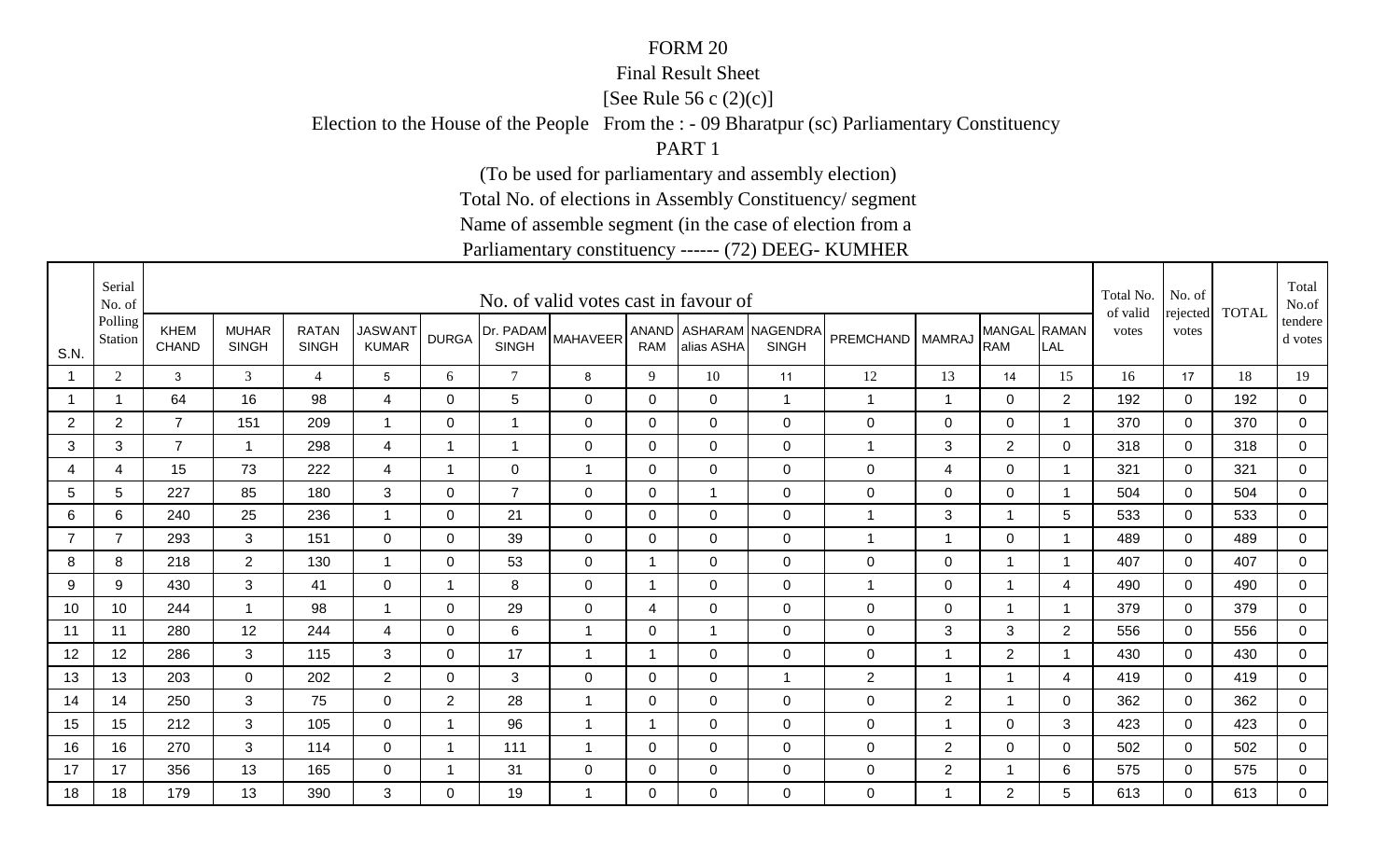#### Final Result Sheet

[See Rule 56 c (2)(c)]

Election to the House of the People From the : - 09 Bharatpur (sc) Parliamentary Constituency

PART 1

(To be used for parliamentary and assembly election)

Total No. of elections in Assembly Constituency/ segment

Name of assemble segment (in the case of election from a

|      | Serial<br>No. of   |                      |                              |                              |                                |                |                | No. of valid votes cast in favour of |                |                |                                          |                    |                          |                            |              | Total No.<br>of valid | No. of            | <b>TOTAL</b> | Total<br>No.of     |
|------|--------------------|----------------------|------------------------------|------------------------------|--------------------------------|----------------|----------------|--------------------------------------|----------------|----------------|------------------------------------------|--------------------|--------------------------|----------------------------|--------------|-----------------------|-------------------|--------------|--------------------|
| S.N. | Polling<br>Station | KHEM<br><b>CHAND</b> | <b>MUHAR</b><br><b>SINGH</b> | <b>RATAN</b><br><b>SINGH</b> | <b>JASWANT</b><br><b>KUMAR</b> | <b>DURGA</b>   | <b>SINGH</b>   | [Dr. PADAM MAHAVEER'                 | <b>RAM</b>     | alias ASHA     | ANAND   ASHARAM NAGENDRA<br><b>SINGH</b> | PREMCHAND   MAMRAJ |                          | MANGAL RAMAN<br><b>RAM</b> | LAL          | votes                 | rejected<br>votes |              | tendere<br>d votes |
| 19   | 19                 | 250                  | $\overline{7}$               | 218                          | $\overline{1}$                 | 0              | 18             | 0                                    | 0              | $\mathbf 0$    | $\mathbf 0$                              | $\overline{1}$     | 1                        | $\mathbf 0$                | 2            | 498                   | $\mathbf 0$       | 498          | 0                  |
| 20   | 20                 | 212                  | $\overline{7}$               | 164                          | $\overline{7}$                 | 6              | 38             | $\overline{2}$                       | $\overline{1}$ | $\overline{2}$ | $\mathbf{1}$                             | 0                  | 5                        | $\mathfrak{S}$             | 6            | 454                   | $\mathbf 0$       | 454          | $\mathsf 0$        |
| 21   | 21                 | 264                  | 15                           | 257                          | $\mathbf{1}$                   | -1             | 35             | 0                                    | 0              | -1             | $\mathbf 0$                              | 0                  | 1                        | $\mathbf 1$                | 5            | 581                   | 0                 | 581          | $\mathbf 0$        |
| 22   | 22                 | 331                  | 36                           | 269                          | 6                              |                | 9              | $\overline{2}$                       | $\mathbf 0$    | $\Omega$       | $\overline{1}$                           | 1                  | $\mathsf 0$              | $\mathbf 0$                | 9            | 665                   | $\mathbf 0$       | 665          | $\mathbf 0$        |
| 23   | 23                 | 291                  | 9                            | 183                          | 3                              | $\Omega$       | 11             | $\mathbf 0$                          | $\overline{1}$ | $\overline{0}$ | $\mathbf 0$                              | 0                  | $\mathsf 0$              | $\overline{1}$             | 4            | 503                   | $\Omega$          | 503          | $\mathbf 0$        |
| 24   | 24                 | 408                  | $\mathbf{3}$                 | 136                          | $\overline{0}$                 | $\overline{ }$ | 33             | $\mathbf 0$                          | $\mathbf 0$    | $\mathbf 0$    | $\mathbf 0$                              | 0                  | 1                        | $\mathbf 0$                | $\mathbf 1$  | 583                   | $\mathbf 0$       | 583          | $\mathbf 0$        |
| 25   | 25                 | 132                  | 14                           | 273                          | 5                              | $\overline{ }$ | $\overline{4}$ | $\mathbf 0$                          | $\mathbf 0$    | $\overline{0}$ | $\mathbf 0$                              | $\overline{1}$     | $\overline{\phantom{a}}$ | $\overline{1}$             | 2            | 434                   | $\Omega$          | 434          | $\mathbf 0$        |
| 26   | 26                 | 8                    | 22                           | 629                          | $\mathbf{1}$                   | 0              | $\mathbf{1}$   | 0                                    | 0              | $\mathbf 0$    | $\mathbf 0$                              | 0                  | $\mathbf 0$              | $\mathbf 0$                | 0            | 661                   | 0                 | 661          | $\mathbf 0$        |
| 27   | 27                 | 55                   | 15                           | 527                          | 3                              | 0              | $\Omega$       | 0                                    | 0              | 0              | 0                                        | 0                  | 0                        | $\mathbf 0$                | 2            | 602                   | $\Omega$          | 602          | 0                  |
| 28   | 28                 | 106                  | 10                           | 528                          | $\overline{7}$                 | $\Omega$       | $\overline{2}$ | 0                                    | $\Omega$       | $\Omega$       | $\mathbf 0$                              | 0                  | 0                        | $\mathbf 0$                | $\mathbf{0}$ | 653                   | $\Omega$          | 653          | 0                  |
| 29   | 29                 | 158                  | 5                            | 476                          | 3                              | $\Omega$       | 10             | $\overline{1}$                       | 0              | $\overline{1}$ | $\mathbf 0$                              | 0                  | $\overline{2}$           | $\mathbf{1}$               | -1           | 658                   | $\Omega$          | 658          | $\mathbf 0$        |
| 30   | 30                 | 26                   | 39                           | 150                          | $\overline{2}$                 | 0              | $\overline{2}$ | $\overline{1}$                       | 0              | $\mathbf 0$    | $\mathbf 0$                              | 0                  | $\overline{2}$           | 3                          | 0            | 225                   | $\Omega$          | 225          | 0                  |
| 31   | 31                 | 122                  | $\overline{4}$               | 216                          | $\overline{2}$                 | 0              | $\mathbf{1}$   | 1                                    | 0              | $\mathbf 0$    | $\overline{1}$                           | 0                  | $\mathbf 0$              | $\mathbf 0$                | $\mathbf 0$  | 347                   | 0                 | 347          | $\mathbf 0$        |
| 32   | 32                 | 108                  | 26                           | 351                          | $\mathbf 0$                    | 0              | 10             | 0                                    | 0              | 0              | $\mathbf 0$                              | 0                  | 0                        | $\mathbf 0$                | 1            | 496                   | $\Omega$          | 496          | $\mathbf 0$        |
| 33   | 33                 | 81                   | 4                            | 134                          | $\overline{1}$                 | 0              | $\mathbf{1}$   | $\mathbf 0$                          | 0              | $\mathbf 0$    | $\mathbf{1}$                             | $\overline{2}$     | $\mathbf 0$              | $\mathbf 0$                | 3            | 227                   | $\Omega$          | 227          | $\mathbf 0$        |
| 34   | 34                 | 214                  | 14                           | 174                          | $\overline{2}$                 | 0              | 6              | $\mathbf 0$                          | $\mathbf 0$    | 0              | $\mathbf 0$                              | 0                  | 1                        | $\overline{2}$             | 3            | 416                   | 0                 | 416          | 0                  |
| 35   | 35                 | 222                  | 27                           | 181                          | -1                             | 0              | 17             | $\overline{\mathbf{1}}$              | 0              | $\mathbf 0$    | $\mathbf 0$                              | 0                  | $\mathsf 0$              | $\overline{1}$             | 0            | 450                   | $\Omega$          | 450          | 0                  |
| 36   | 36                 | 151                  | $\overline{2}$               | 79                           | $\mathbf 0$                    | 0              | $\mathbf 1$    | $\overline{\phantom{a}}$             | $\mathbf 0$    | -1             | $\mathbf 0$                              | 1                  | $\overline{2}$           | $\mathbf 0$                |              | 239                   | 0                 | 239          | $\overline{0}$     |
| 37   | 37                 | 140                  | 10 <sup>°</sup>              | 229                          | $2^{\circ}$                    | $\Omega$       | 2              | $\Omega$                             | $\Omega$       | -1             | $\mathbf 0$                              | 1                  | -1                       | $\overline{0}$             | 2            | 388                   | $\Omega$          | 388          | 0                  |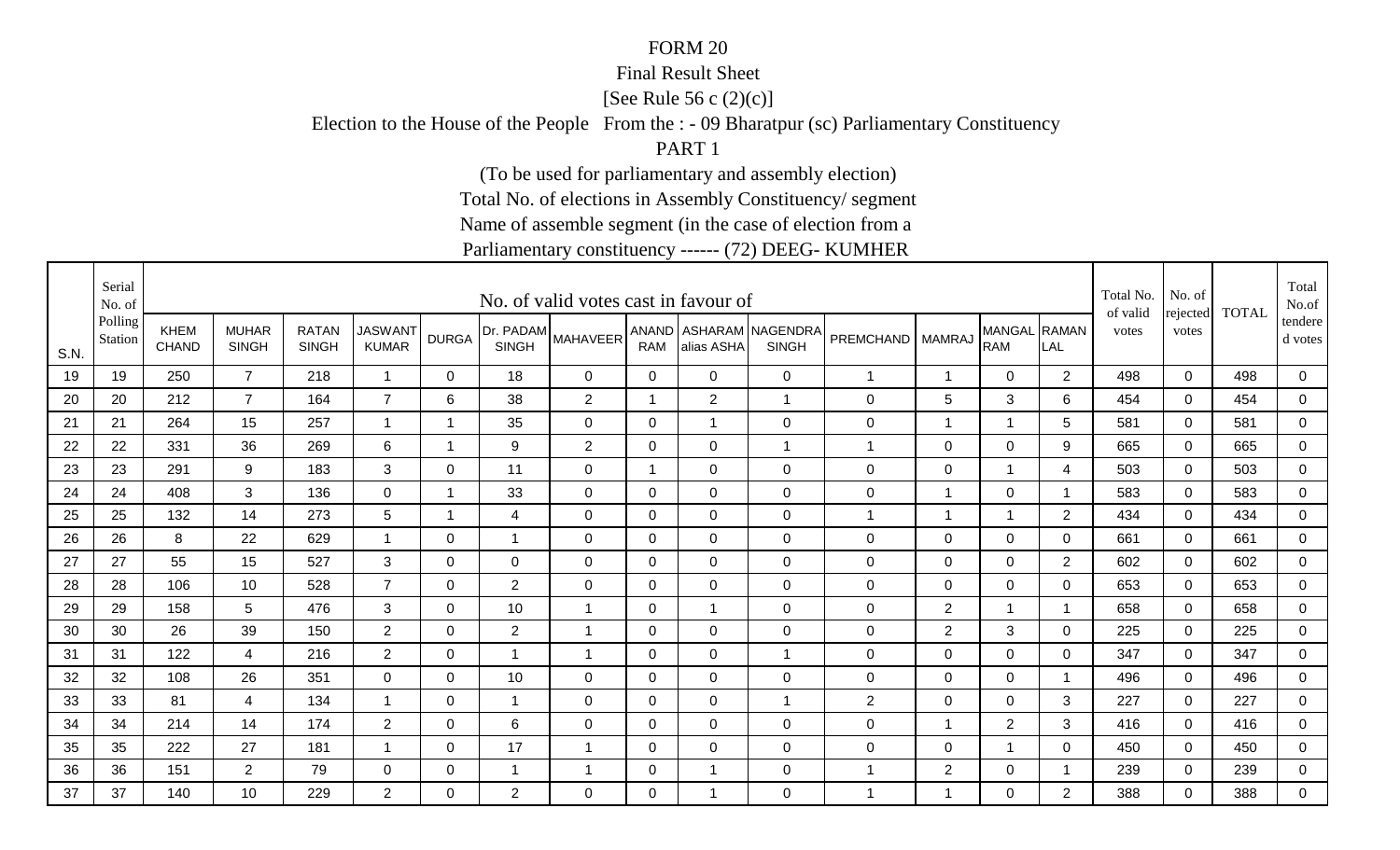#### Final Result Sheet

[See Rule 56 c (2)(c)]

Election to the House of the People From the : - 09 Bharatpur (sc) Parliamentary Constituency

PART 1

(To be used for parliamentary and assembly election)

Total No. of elections in Assembly Constituency/ segment

Name of assemble segment (in the case of election from a

|      | Serial<br>No. of   |                      |                              |                              |                                |                         |                | No. of valid votes cast in favour of |                |                |                                          |                      |                          |                            |                | Total No.<br>of valid | No. of            | <b>TOTAL</b> | Total<br>No.of     |
|------|--------------------|----------------------|------------------------------|------------------------------|--------------------------------|-------------------------|----------------|--------------------------------------|----------------|----------------|------------------------------------------|----------------------|--------------------------|----------------------------|----------------|-----------------------|-------------------|--------------|--------------------|
| S.N. | Polling<br>Station | KHEM<br><b>CHAND</b> | <b>MUHAR</b><br><b>SINGH</b> | <b>RATAN</b><br><b>SINGH</b> | <b>JASWANT</b><br><b>KUMAR</b> | <b>DURGA</b>            | <b>SINGH</b>   | [Dr. PADAM MAHAVEER'                 | <b>RAM</b>     | alias ASHA     | ANAND   ASHARAM NAGENDRA<br><b>SINGH</b> | PREMCHAND   MAMRAJ   |                          | MANGAL RAMAN<br><b>RAM</b> | LAL            | votes                 | rejected<br>votes |              | tendere<br>d votes |
| 38   | 38                 | 277                  | 10                           | 229                          | 3                              | $\overline{\mathbf{1}}$ | 15             | 0                                    | $\overline{1}$ | $\mathbf 0$    | $\mathbf{1}$                             | $\overline{1}$       | 1                        | $\overline{1}$             | 3              | 543                   | $\mathbf 0$       | 543          | $\mathbf 0$        |
| 39   | 39                 | 415                  | $\overline{7}$               | 77                           | 2                              | $\Omega$                | $\overline{2}$ | $\mathbf 0$                          | 0              | $\Omega$       | $\mathbf 0$                              | 0                    | $\mathsf 0$              | $\overline{1}$             | 3              | 507                   | $\mathbf 0$       | 507          | $\overline{1}$     |
| 40   | 40                 | 160                  | $\overline{\mathbf{1}}$      | 35                           | $\mathbf 0$                    | 0                       | $\mathbf{1}$   | 0                                    | 0              | $\mathbf 0$    | $\mathbf 0$                              | 0                    | $\overline{2}$           | $\mathbf 1$                | $\overline{2}$ | 202                   | 0                 | 202          | $\mathbf 0$        |
| 41   | 41                 | 274                  | 6                            | 32                           | 3                              |                         | 6              | $\mathbf 0$                          | $\mathbf 1$    | -1             | $\overline{0}$                           | 0                    | 1                        | $\overline{2}$             |                | 328                   | $\mathbf 0$       | 328          | $\mathbf 0$        |
| 42   | 42                 | 262                  | $\overline{2}$               | 202                          | 4                              | -1                      | 3              | $\mathbf 0$                          | $\Omega$       | $\overline{0}$ | $\overline{1}$                           | $\blacktriangleleft$ | 1                        | $\overline{1}$             | 2              | 480                   | $\Omega$          | 480          | $\mathbf 0$        |
| 43   | 43                 | 280                  | $\overline{2}$               | 240                          | $\overline{1}$                 | 0                       | 3              | 1                                    | $\mathbf 0$    | $\mathbf 0$    | $\mathbf{1}$                             | 0                    | $\mathsf 0$              | 3                          | $\overline{7}$ | 538                   | $\mathbf 0$       | 538          | $\mathbf 0$        |
| 44   | 44                 | 323                  | 23                           | 144                          | 3                              | 0                       | $\overline{4}$ | $\overline{\mathbf{1}}$              | $\mathbf 0$    | $\mathbf 0$    | $\mathbf{1}$                             | $\overline{1}$       | $\overline{\phantom{a}}$ | $\overline{1}$             | 8              | 510                   | $\mathbf 0$       | 510          | $\mathbf 0$        |
| 45   | 45                 | 17                   | 25                           | 276                          | $\mathbf 1$                    | 0                       | 8              | 0                                    | 0              | $\mathbf 0$    | $\mathbf 0$                              | $\blacktriangleleft$ | $\overline{1}$           | $\mathbf 0$                | 1              | 330                   | 0                 | 330          | $\mathbf 0$        |
| 46   | 46                 | 87                   | $\overline{2}$               | 268                          | -1                             | 0                       | 5              | 0                                    | 0              | 0              | 0                                        | 0                    | 0                        | $\mathbf 0$                |                | 364                   | $\Omega$          | 364          | 0                  |
| 47   | 47                 | 187                  | $\overline{4}$               | 63                           | $\overline{2}$                 | $\Omega$                | 4              | 0                                    | 0              | $\overline{1}$ | $\mathbf{1}$                             | 0                    | 0                        | $\overline{1}$             | $\mathbf{0}$   | 263                   | $\Omega$          | 263          | 0                  |
| 48   | 48                 | 203                  | $\overline{2}$               | 444                          | $\overline{1}$                 | $\Omega$                | 28             | 0                                    | 0              | $\Omega$       | $\overline{0}$                           | 0                    | $\mathbf 0$              | $\mathbf 0$                | 2              | 680                   | $\Omega$          | 680          | $\mathbf 0$        |
| 49   | 49                 | $\overline{0}$       | 0                            | 316                          | 0                              | 0                       | 0              | $\mathbf 0$                          | 0              | $\mathbf 0$    | $\mathbf 0$                              | 0                    | 0                        | $\mathbf 0$                | 0              | 316                   | $\Omega$          | 316          | 0                  |
| 50   | 50                 | 247                  | 4                            | 394                          | $\mathbf 1$                    | -1                      | 3              | 0                                    | 0              | -1             | $\mathbf 1$                              | 1                    | $\mathbf 0$              | $\mathbf 1$                | 2              | 656                   | 0                 | 656          | $\mathbf 0$        |
| 51   | 51                 | 255                  | -1                           | 167                          | $\mathbf 0$                    | 1                       | -1             | 0                                    | 0              | 0              | $\mathbf 0$                              | 1                    | -1                       | $\mathbf 0$                | 4              | 431                   | $\Omega$          | 431          | $\mathbf 0$        |
| 52   | 52                 | 171                  | 57                           | 229                          | $\overline{2}$                 | $\overline{\mathbf{A}}$ | 11             | 0                                    | 0              | $\mathbf 0$    | $\mathbf 0$                              | 0                    | 1                        | $\mathbf 0$                | 4              | 476                   | 0                 | 476          | $\mathbf 0$        |
| 53   | 53                 | 127                  | $\overline{2}$               | 208                          | $\mathbf 1$                    | 0                       | 116            | $\mathbf 0$                          | $\overline{2}$ | -1             | $\mathbf{1}$                             | 0                    | $\mathbf 0$              | $\overline{2}$             | -1             | 461                   | 0                 | 461          | 0                  |
| 54   | 54                 | 571                  | 17                           | 171                          | 4                              | 4                       | $\mathbf 1$    | $\overline{1}$                       | 0              | $\mathbf 0$    | $\overline{1}$                           | 0                    | 1                        | $\overline{2}$             | 5              | 778                   | 0                 | 778          | 0                  |
| 55   | 55                 | 270                  | $\overline{2}$               | 49                           | -1                             | 0                       | 30             | 0                                    | $\mathbf 0$    | $\mathbf 0$    | $\mathbf 0$                              | $\overline{c}$       | $\overline{2}$           | $\mathbf 0$                |                | 357                   | 0                 | 357          | $\overline{0}$     |
| 56   | 56                 | 241                  | 23                           | 56                           | -1                             | $\Omega$                | 3              | $\Omega$                             | $\Omega$       | $\Omega$       | $\overline{0}$                           | 0                    | $\Omega$                 | $\mathbf 0$                | 4              | 328                   | $\Omega$          | 328          | 0                  |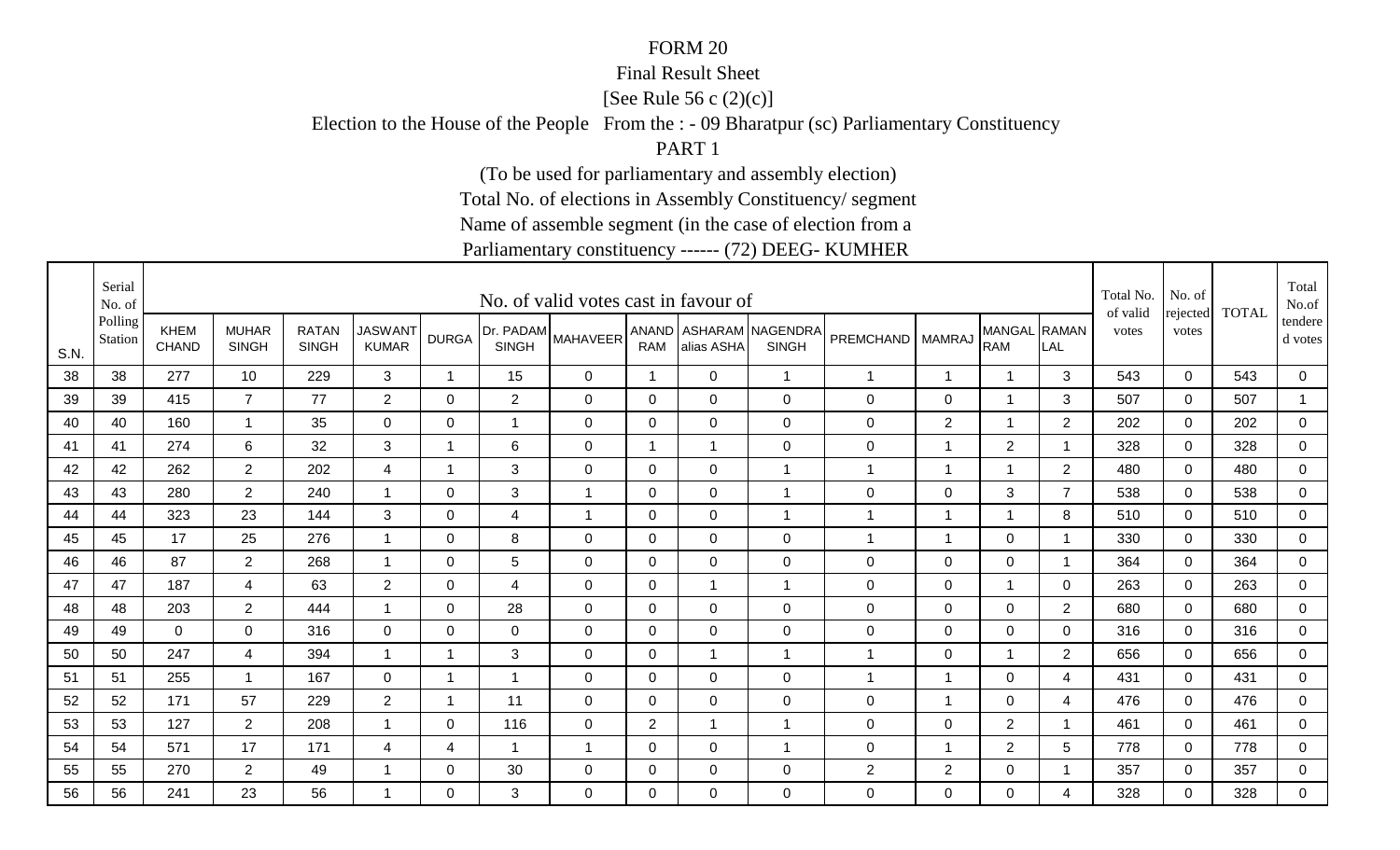#### Final Result Sheet

[See Rule 56 c (2)(c)]

Election to the House of the People From the : - 09 Bharatpur (sc) Parliamentary Constituency

PART 1

(To be used for parliamentary and assembly election)

Total No. of elections in Assembly Constituency/ segment

Name of assemble segment (in the case of election from a

|      | Serial<br>No. of   |                      |                              |                              |                                |                          |                | No. of valid votes cast in favour of |                |                |                                          |                    |                          |                            |                         | Total No.<br>of valid | No. of            | <b>TOTAL</b> | Total<br>No.of     |
|------|--------------------|----------------------|------------------------------|------------------------------|--------------------------------|--------------------------|----------------|--------------------------------------|----------------|----------------|------------------------------------------|--------------------|--------------------------|----------------------------|-------------------------|-----------------------|-------------------|--------------|--------------------|
| S.N. | Polling<br>Station | KHEM<br><b>CHAND</b> | <b>MUHAR</b><br><b>SINGH</b> | <b>RATAN</b><br><b>SINGH</b> | <b>JASWANT</b><br><b>KUMAR</b> | <b>DURGA</b>             | <b>SINGH</b>   | [Dr. PADAM MAHAVEER <sup>'</sup>     | <b>RAM</b>     | alias ASHA     | ANAND   ASHARAM NAGENDRA<br><b>SINGH</b> | PREMCHAND   MAMRAJ |                          | MANGAL RAMAN<br><b>RAM</b> | LAL                     | votes                 | rejected<br>votes |              | tendere<br>d votes |
| 57   | 57                 | 97                   | 93                           | 473                          | $\overline{1}$                 | 0                        | 4              | 0                                    | 0              | $\mathbf 0$    | $\mathbf 0$                              | 0                  | $\mathsf 0$              | $\mathbf 0$                | $\overline{\mathbf{1}}$ | 669                   | $\mathbf 0$       | 669          | 0                  |
| 58   | 58                 | 166                  | 3                            | 158                          | 0                              | $\overline{\phantom{a}}$ | $\mathbf{1}$   | $\overline{1}$                       | 0              | $\overline{0}$ | $\mathbf 0$                              | 0                  | $\mathsf 0$              | $\mathbf 0$                | -1                      | 331                   | $\mathbf 0$       | 331          | $\mathsf 0$        |
| 59   | 59                 | 187                  | 4                            | 254                          | $\mathbf{1}$                   | -1                       | 5              | $\overline{1}$                       | 0              | $\mathbf 0$    | $\mathbf 0$                              | $\mathbf 1$        | 1                        | $\mathbf 1$                | 4                       | 460                   | 0                 | 460          | 0                  |
| 60   | 60                 | 152                  | 8                            | 198                          | $\overline{1}$                 | $\Omega$                 | $\overline{0}$ | $\mathbf 0$                          | $\mathbf 0$    | $\mathbf 0$    | $\overline{1}$                           | 0                  | $\mathsf 0$              | $\overline{1}$             | 3                       | 364                   | $\mathbf 0$       | 364          | $\mathbf 0$        |
| 61   | 61                 | 140                  | $\Omega$                     | 436                          | 5                              | $\Omega$                 | 19             | $\mathbf 0$                          | $\mathbf 0$    | $\overline{0}$ | $\overline{0}$                           | 0                  | $\mathbf 0$              | $\overline{4}$             | 3                       | 607                   | $\Omega$          | 607          | $\mathbf 0$        |
| 62   | 62                 | 120                  | 4                            | 431                          | 3                              | 0                        | 120            | $\mathbf 0$                          | $\mathbf 0$    | $\mathbf 0$    | $\mathbf 0$                              | $\overline{1}$     | $\mathsf 0$              | $\overline{1}$             | 5                       | 685                   | $\mathbf 0$       | 685          | $\mathbf 0$        |
| 63   | 63                 | 54                   | $\mathbf 0$                  | 169                          | $\mathbf 0$                    | 0                        | 5              | $\mathbf 0$                          | $\mathbf 0$    | $\overline{0}$ | $\mathbf 0$                              | $\overline{1}$     | $\overline{\phantom{a}}$ | $\mathbf 0$                | -1                      | 231                   | $\mathbf 0$       | 231          | $\mathbf 0$        |
| 64   | 64                 | 49                   | 5                            | 257                          | $\overline{2}$                 | -1                       | 0              | 0                                    | 0              | $\mathbf 0$    | $\mathbf 0$                              | 0                  | $\mathbf 0$              | $\mathbf 0$                | 0                       | 314                   | 0                 | 314          | $\mathbf 0$        |
| 65   | 65                 | 145                  | 38                           | 225                          | 3                              | 0                        | $\Omega$       | 0                                    | 0              | 0              | 0                                        | 0                  | 0                        | $\mathbf 0$                | 0                       | 411                   | $\Omega$          | 411          | 0                  |
| 66   | 66                 | 30                   | 3                            | 217                          | $\overline{2}$                 | $\overline{\mathbf{A}}$  | $\Omega$       | 0                                    | $\Omega$       | $\Omega$       | $\overline{0}$                           | 0                  | $\overline{2}$           | $\mathbf 0$                | 2                       | 257                   | $\Omega$          | 257          | 0                  |
| 67   | 67                 | 83                   | 26                           | 232                          | 4                              | 3                        | $\Omega$       | 0                                    | 0              | $\Omega$       | $\mathbf{1}$                             | 0                  | 3                        | $\mathbf{1}$               | 2                       | 355                   | $\Omega$          | 355          | $\mathbf 0$        |
| 68   | 68                 | 320                  | 4                            | 90                           | $\overline{\mathbf{1}}$        | 0                        | 9              | $\mathbf 0$                          | 0              | $\mathbf 0$    | $\mathbf 0$                              | 3                  | 1                        | -1                         | 4                       | 433                   | $\Omega$          | 433          | 0                  |
| 69   | 69                 | 294                  | 12                           | 107                          | $\overline{2}$                 | 0                        | $\mathbf{1}$   | 0                                    | 0              | $\mathbf 0$    | $\overline{1}$                           | 0                  | 1                        | $5\phantom{.0}$            | 6                       | 429                   | 0                 | 429          | $\mathbf 0$        |
| 70   | 70                 | 55                   | $\overline{7}$               | 162                          | $\overline{2}$                 | 0                        | $\overline{2}$ | 0                                    | 0              | 0              | $\mathbf{1}$                             | 1                  | 3                        | $\mathbf 0$                | 0                       | 233                   | $\Omega$          | 233          | $\mathbf 0$        |
| 71   | 71                 | 216                  | $\overline{2}$               | 14                           | $\mathbf 0$                    | 0                        | $\mathbf 0$    | $\mathbf 0$                          | 0              | 0              | $\mathbf 0$                              | 0                  | $\mathbf 0$              | $\mathbf 0$                | 0                       | 232                   | 0                 | 232          | $\mathbf 0$        |
| 72   | 72                 | 53                   | 5                            | 475                          | $\overline{2}$                 | 3                        | 0              | $\mathbf 0$                          | $\overline{1}$ | 0              | $\mathbf 0$                              | 0                  | $\mathbf 0$              | $\mathbf{1}$               | $\mathbf 0$             | 540                   | 0                 | 540          | 0                  |
| 73   | 73                 | 118                  | $\overline{2}$               | 81                           | -1                             | 0                        | 8              | $\mathbf 0$                          | $\mathbf 0$    | -1             | $\mathbf 0$                              | 0                  | 1                        | $\mathbf 0$                | $\overline{2}$          | 214                   | 0                 | 214          | 0                  |
| 74   | 74                 | 134                  | 8                            | 200                          | $\overline{4}$                 |                          | $\overline{2}$ | 0                                    | $\mathbf 0$    | -1             | $\overline{1}$                           | 1                  | $\mathbf 0$              | 3                          | $\overline{7}$          | 362                   | 0                 | 362          | $\overline{0}$     |
| 75   | 75                 | 202                  | 3                            | 37                           | -1                             | 1                        | $\Omega$       | $\Omega$                             | $\Omega$       | $\Omega$       | $\mathbf 0$                              | 0                  | $\Omega$                 | $\mathbf 0$                | 2                       | 246                   | $\Omega$          | 246          | $\overline{0}$     |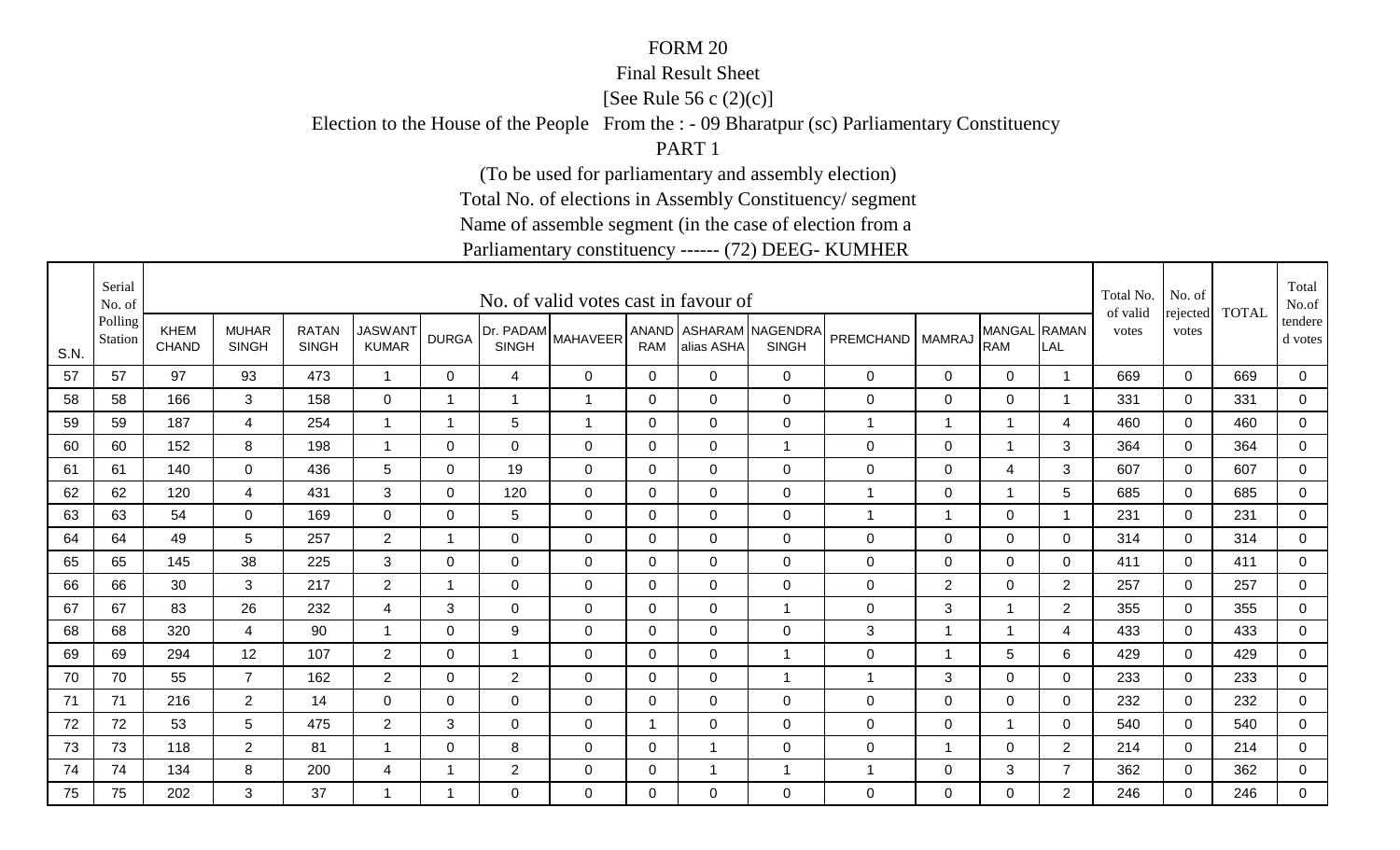#### Final Result Sheet

[See Rule 56 c (2)(c)]

Election to the House of the People From the : - 09 Bharatpur (sc) Parliamentary Constituency

PART 1

(To be used for parliamentary and assembly election)

Total No. of elections in Assembly Constituency/ segment

Name of assemble segment (in the case of election from a

|      | Serial<br>No. of   |                             |                              |                              |                                |                         |                | No. of valid votes cast in favour of |                |                |                                          |                  |                |                            |              | Total No.<br>of valid | No. of            | <b>TOTAL</b> | Total<br>No.of     |
|------|--------------------|-----------------------------|------------------------------|------------------------------|--------------------------------|-------------------------|----------------|--------------------------------------|----------------|----------------|------------------------------------------|------------------|----------------|----------------------------|--------------|-----------------------|-------------------|--------------|--------------------|
| S.N. | Polling<br>Station | <b>KHEM</b><br><b>CHAND</b> | <b>MUHAR</b><br><b>SINGH</b> | <b>RATAN</b><br><b>SINGH</b> | <b>JASWANT</b><br><b>KUMAR</b> | <b>DURGA</b>            | <b>SINGH</b>   | [Dr. PADAM MAHAVEER'                 | <b>RAM</b>     | alias ASHA     | ANAND   ASHARAM NAGENDRA<br><b>SINGH</b> | <b>PREMCHAND</b> | <b>MAMRAJ</b>  | MANGAL RAMAN<br><b>RAM</b> | LAL          | votes                 | rejected<br>votes |              | tendere<br>d votes |
| 76   | 76                 | 24                          | $\Omega$                     | 696                          | $\mathbf{1}$                   | -1                      | $\mathbf 0$    | $\mathbf 0$                          | 0              | $\mathbf 0$    | $\mathbf{0}$                             | 0                | 0              | $\mathbf 0$                | $\mathbf 0$  | 722                   | $\Omega$          | 722          | 0                  |
| 77   | 77                 | 46                          | 3                            | 173                          | $\mathbf 0$                    | 0                       | $\mathbf 0$    | $\mathbf 0$                          | $\mathbf 0$    | $\mathbf 0$    | $\mathbf 0$                              | 0                | $\mathsf 0$    | $\mathbf 0$                | 0            | 222                   | 0                 | 222          | $\overline{0}$     |
| 78   | 78                 | 8                           | $\overline{2}$               | 299                          | $\mathbf 0$                    | 0                       | 0              | 0                                    | 0              | $\mathbf 0$    | $\mathbf 0$                              | $\mathbf 0$      | $\mathbf 0$    | $\mathbf 0$                | $\mathbf 0$  | 309                   | 0                 | 309          | 8                  |
| 79   | 79                 | 114                         | 14                           | 322                          | $\overline{2}$                 | 0                       | 0              | 0                                    | 0              | $\overline{1}$ | $\overline{0}$                           | 0                | 1              | $\mathbf 1$                | 2            | 457                   | 0                 | 457          | 0                  |
| 80   | 80                 | 134                         | 10                           | 639                          | $2^{\circ}$                    | $\Omega$                | $\mathbf{1}$   | $\Omega$                             | $\Omega$       | $\Omega$       | $\mathbf 0$                              | 0                | 1              | $\overline{1}$             | 5            | 793                   | $\Omega$          | 793          | 0                  |
| 81   | 81                 | 189                         | $\overline{2}$               | 174                          | $\mathbf 1$                    | 3                       | 0              | 0                                    | 0              | $\Omega$       | $\mathbf 0$                              | $\mathbf 1$      | 1              | $\mathbf 0$                | $\mathbf 1$  | 372                   | 0                 | 372          | $\mathbf 0$        |
| 82   | 82                 | 168                         | $\overline{7}$               | 408                          | 5                              | $\overline{\mathbf{1}}$ | $\overline{2}$ | $\overline{1}$                       | $\overline{1}$ | $\mathbf{0}$   | $\mathbf{1}$                             | 0                | $\overline{2}$ | $\overline{1}$             | 6            | 603                   | $\Omega$          | 603          | 0                  |
| 83   | 83                 | 194                         | 9                            | 293                          | 3                              | 0                       | 0              | 0                                    | $\mathbf 0$    | -1             | $\mathbf 0$                              | 0                | $\mathbf 0$    | $\mathbf 0$                | 4            | 504                   | 0                 | 504          | $\mathbf 0$        |
| 84   | 84                 | 94                          | $\mathbf 0$                  | 290                          | 4                              | -1                      | $\mathbf 1$    | $\mathbf 0$                          | 0              | $\mathbf 0$    | $\mathbf 0$                              | 0                | $\mathsf 0$    | $\mathbf 0$                | 0            | 390                   | $\mathbf 0$       | 390          | 0                  |
| 85   | 85                 | 171                         | 17                           | 382                          | 10                             | $\overline{\mathbf{1}}$ | $\mathbf{1}$   | $\overline{1}$                       | $\overline{1}$ | $\overline{0}$ | $\mathbf 0$                              | 3                | 4              | $\overline{2}$             | 6            | 599                   | $\mathbf 0$       | 599          | $\mathbf 0$        |
| 86   | 86                 | 78                          | 3                            | 440                          | $\overline{1}$                 | 0                       | $\mathbf{1}$   | $\overline{1}$                       | $\mathbf 0$    | -1             | $\mathbf 0$                              | 0                | $\mathsf 0$    | $\mathbf 0$                |              | 526                   | $\mathbf 0$       | 526          | $\mathbf 0$        |
| 87   | 87                 | 201                         | $\overline{2}$               | 242                          | $\overline{2}$                 | $\Omega$                | $\overline{0}$ | $\mathbf 0$                          | $\mathbf 0$    | $\overline{0}$ | $\mathbf{1}$                             | $\overline{1}$   | 1              | $\overline{2}$             | -1           | 453                   | $\Omega$          | 453          | 0                  |
| 88   | 88                 | 20                          | $\mathbf 0$                  | 335                          | $2^{\circ}$                    | 0                       | 0              | 0                                    | $\mathbf 0$    | $\mathbf 0$    | $\mathbf 0$                              | 0                | $\mathsf 0$    | $\overline{0}$             | 3            | 360                   | 0                 | 360          | $\overline{0}$     |
| 89   | 89                 | 189                         | 41                           | 445                          | 5                              | $\overline{2}$          | 5              | $\overline{2}$                       | 0              | $\mathbf 0$    | $\overline{0}$                           | 0                | 1              | $\mathbf 0$                | 5            | 695                   | $\Omega$          | 695          | 0                  |
| 90   | 90                 | 124                         | $\mathbf 0$                  | 136                          | $\overline{0}$                 | $\Omega$                | $\overline{0}$ | $\mathbf 0$                          | $\Omega$       | 0              | $\mathbf 0$                              | 0                | $\mathsf 0$    | $\mathbf 0$                | $\mathbf{0}$ | 260                   | $\mathbf 0$       | 260          | $\mathbf 0$        |
| 91   | 91                 | 111                         | $\overline{\mathbf{1}}$      | 262                          | $\mathbf 0$                    | 0                       | 0              | $\mathbf 0$                          | $\mathbf 0$    | $\mathbf 0$    | $\mathbf 0$                              | 0                | $\overline{1}$ | $\mathbf 0$                | 3            | 378                   | 0                 | 378          | $\mathbf 0$        |
| 92   | 92                 | 59                          | 9                            | 205                          | $\overline{2}$                 | -1                      | 6              | $\Omega$                             | 0              | $\Omega$       | $\mathbf 0$                              | 0                | $\overline{2}$ | $\mathbf 0$                | $\mathbf 0$  | 284                   | $\Omega$          | 284          | 0                  |
| 93   | 93                 | 142                         | 8                            | 349                          | 5                              | 0                       | 0              | 0                                    | 0              | 0              | $\mathbf 0$                              | 0                | 6              | $\mathbf 1$                | 4            | 515                   | 0                 | 515          | 0                  |
| 94   | 94                 | 201                         | 9                            | 363                          | 3                              | 0                       | 4              | $\Omega$                             | $\Omega$       | $\Omega$       | $\overline{0}$                           | 0                | $\overline{2}$ | $\mathbf 0$                | 3            | 585                   | $\Omega$          | 585          | 0                  |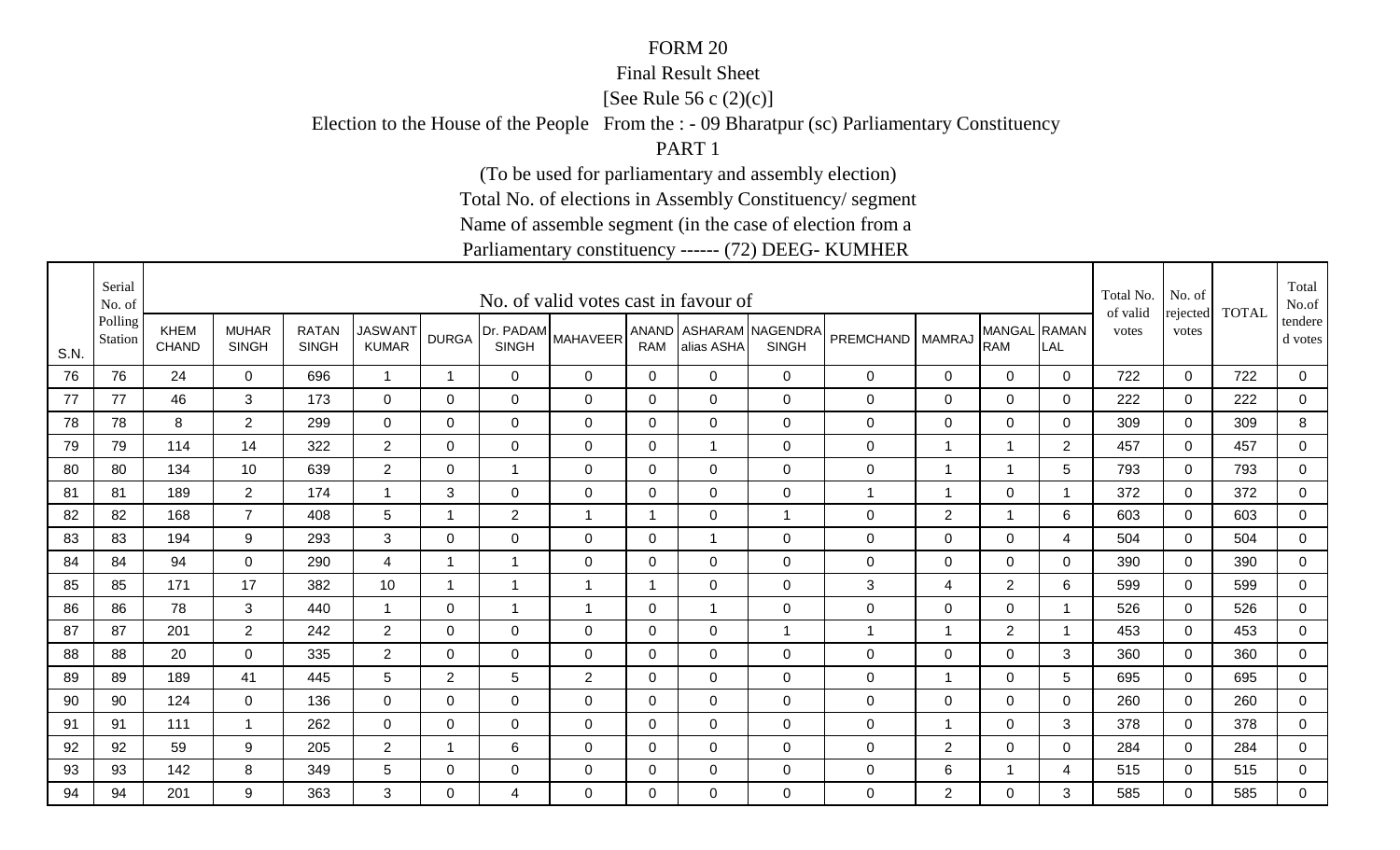#### Final Result Sheet

[See Rule 56 c (2)(c)]

Election to the House of the People From the : - 09 Bharatpur (sc) Parliamentary Constituency

PART 1

(To be used for parliamentary and assembly election)

Total No. of elections in Assembly Constituency/ segment

Name of assemble segment (in the case of election from a

|      | Serial<br>No. of   |                      |                              |                              |                                |                          |                | No. of valid votes cast in favour of |                |                |                                          |                    |                          |                            |                | Total No.<br>of valid | No. of            | <b>TOTAL</b> | Total<br>No.of     |
|------|--------------------|----------------------|------------------------------|------------------------------|--------------------------------|--------------------------|----------------|--------------------------------------|----------------|----------------|------------------------------------------|--------------------|--------------------------|----------------------------|----------------|-----------------------|-------------------|--------------|--------------------|
| S.N. | Polling<br>Station | KHEM<br><b>CHAND</b> | <b>MUHAR</b><br><b>SINGH</b> | <b>RATAN</b><br><b>SINGH</b> | <b>JASWANT</b><br><b>KUMAR</b> | <b>DURGA</b>             | <b>SINGH</b>   | (Dr. PADAM MAHAVEER'                 | <b>RAM</b>     | alias ASHA     | ANAND   ASHARAM NAGENDRA<br><b>SINGH</b> | PREMCHAND   MAMRAJ |                          | MANGAL RAMAN<br><b>RAM</b> | LAL            | votes                 | rejected<br>votes |              | tendere<br>d votes |
| 95   | 95                 | 122                  | $\overline{7}$               | 276                          | $\overline{4}$                 | 0                        | 31             | $\overline{\mathbf{1}}$              | 0              | $\mathbf 0$    | $\mathbf 0$                              | $\overline{1}$     | $\mathbf 0$              | 3                          | 3              | 448                   | $\mathbf 0$       | 448          | 0                  |
| 96   | 96                 | 125                  | 14                           | 392                          | 4                              | $\overline{\phantom{a}}$ | $\mathbf{1}$   | $\mathbf 0$                          | 0              | $\Omega$       | $\mathbf 0$                              | 0                  | $\mathbf 0$              | $\overline{1}$             | -1             | 539                   | $\mathbf 0$       | 539          | $\mathbf 0$        |
| 97   | 97                 | 117                  | 11                           | 212                          | 5                              | -1                       | 0              | 0                                    | 0              | $\mathbf 0$    | $\mathbf 0$                              | 0                  | $\mathbf 0$              | $\overline{1}$             | $\mathbf 0$    | 347                   | 0                 | 347          | $\mathbf 0$        |
| 98   | 98                 | 10                   | -1                           | 194                          | $\overline{1}$                 | $\Omega$                 | $\Omega$       | $\mathbf 0$                          | $\mathbf 0$    | $\overline{0}$ | $\overline{0}$                           | 0                  | $\mathsf 0$              | $\mathbf 0$                | 0              | 206                   | $\Omega$          | 206          | $\mathbf 0$        |
| 99   | 99                 | 22                   | $\overline{2}$               | 212                          | 5                              | $\Omega$                 | $\overline{0}$ | $\mathbf 0$                          | $\mathbf 0$    | $\overline{0}$ | $\overline{0}$                           | $\overline{2}$     | $\overline{2}$           | $\mathbf 0$                | 3              | 248                   | $\Omega$          | 248          | $\mathbf 0$        |
| 100  | 100                | 64                   | 4                            | 375                          | 4                              | $\overline{ }$           | $\mathbf 0$    | $\mathbf 0$                          | $\mathbf 0$    | $\mathbf 0$    | $\mathbf 0$                              | 0                  | $\overline{1}$           | $\mathbf 0$                | 3              | 452                   | $\mathbf 0$       | 452          | $\mathbf 0$        |
| 101  | 101                | 191                  | 29                           | 183                          | $\overline{\mathbf{1}}$        | 0                        | $\mathbf 0$    | $\mathbf 0$                          | $\mathbf 0$    | $\overline{0}$ | $\mathbf 0$                              | 0                  | $\overline{\phantom{a}}$ | $\overline{1}$             | $\mathbf{0}$   | 406                   | $\Omega$          | 406          | $\mathbf 0$        |
| 102  | 102                | 201                  | 0                            | 124                          | $\overline{2}$                 | 0                        | 0              | 0                                    | 0              | $\mathbf 0$    | $\mathbf 0$                              | 0                  | $\mathbf 0$              | $\mathbf 0$                | $\mathbf 0$    | 327                   | 0                 | 327          | $\mathbf 0$        |
| 103  | 103                | 142                  | $\overline{2}$               | 357                          | -1                             | 2                        | 6              | 0                                    | 0              | -1             | 0                                        | 0                  | 0                        | $\mathbf 0$                | 2              | 513                   | $\Omega$          | 513          | 0                  |
| 104  | 104                | 73                   | 17                           | 429                          | $\overline{1}$                 | $\Omega$                 | $\Omega$       | 0                                    | 0              | $\overline{1}$ | $\overline{0}$                           | $\overline{2}$     | 0                        | $\mathbf 0$                | 5              | 528                   | $\Omega$          | 528          | 0                  |
| 105  | 105                | 152                  | 16                           | 375                          | 3                              | 28                       | 0              | 0                                    | 0              | $\Omega$       | $\mathbf{1}$                             | 0                  | 0                        | 2                          | 10             | 587                   | $\Omega$          | 587          | $\mathbf 0$        |
| 106  | 106                | 164                  | -1                           | 213                          | 4                              | 0                        | 4              | $\mathbf 0$                          | 0              | -1             | $\mathbf 0$                              | 0                  | 1                        | $\mathbf 0$                | 4              | 392                   | $\Omega$          | 392          | 0                  |
| 107  | 107                | 255                  | 3                            | 74                           | $\overline{1}$                 | $\overline{\phantom{a}}$ | $\mathbf 1$    | 0                                    | 0              | $\mathbf 0$    | $\mathbf 0$                              | 1                  | $\mathbf 0$              | $\overline{2}$             | 4              | 342                   | 0                 | 342          | $\mathbf 0$        |
| 108  | 108                | 49                   | 10                           | 315                          | 3                              | 0                        | 25             | 0                                    | 0              | 0              | $\mathbf 0$                              | 0                  | -1                       | $\mathbf 0$                | 1              | 404                   | $\Omega$          | 404          | 0                  |
| 109  | 109                | 212                  | $\overline{2}$               | 126                          | 0                              | 4                        | 5              | $\mathbf 0$                          | 0              | 0              | $\mathbf 0$                              | -1                 | $\mathbf 0$              | $\mathbf 0$                | 2              | 352                   | 0                 | 352          | $\mathbf 0$        |
| 110  | 110                | 393                  | 3                            | 105                          | $\mathbf 1$                    | 8                        | 6              | $\mathbf 0$                          | $\overline{1}$ | -1             | $\mathbf{1}$                             | 0                  | $\mathbf 0$              | $\mathbf 0$                | $\overline{2}$ | 521                   | 0                 | 521          | 0                  |
| 111  | 111                | 314                  | 6                            | 249                          | -1                             | 3                        | 5              | $\overline{\mathbf{1}}$              | $\mathbf 0$    | -1             | $\mathbf 0$                              | 0                  | $\mathbf 0$              | $\overline{1}$             | 6              | 587                   | 0                 | 587          | 0                  |
| 112  | 112                | 243                  | 0                            | 185                          | 0                              | 4                        | 13             | 0                                    | $\mathbf 0$    | -1             | $\mathbf 0$                              | 0                  | $\pmb{0}$                | $\overline{1}$             | 3              | 450                   | 0                 | 450          | $\mathbf 0$        |
| 113  | 113                | 172                  | 29                           | 414                          | 3                              | 10                       | 1              | $\Omega$                             | $\Omega$       | $\Omega$       | $\mathbf 0$                              | 1                  | -1                       | 3                          | $\overline{7}$ | 641                   | $\Omega$          | 641          | 0                  |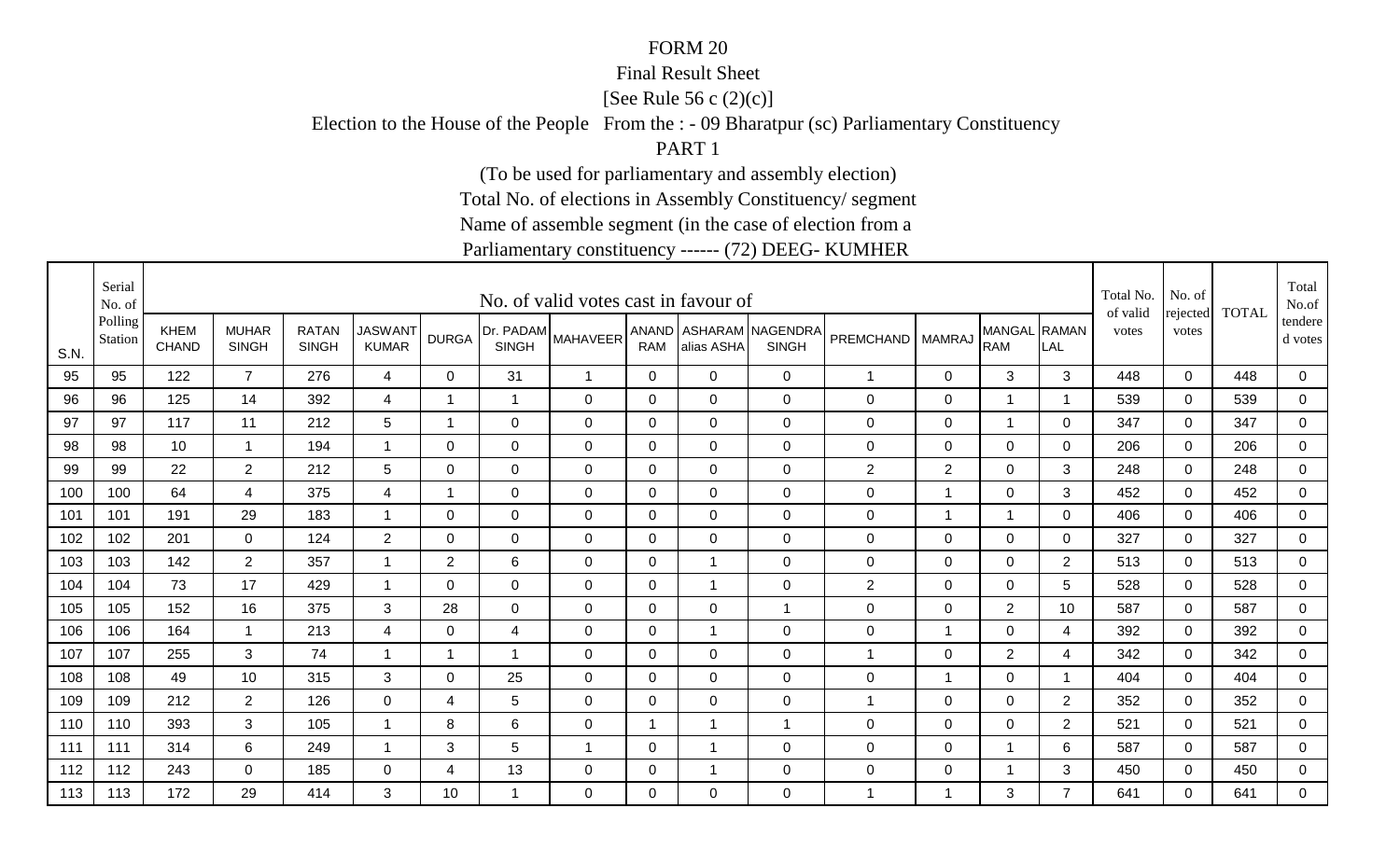#### Final Result Sheet

[See Rule 56 c (2)(c)]

Election to the House of the People From the : - 09 Bharatpur (sc) Parliamentary Constituency

PART 1

(To be used for parliamentary and assembly election)

Total No. of elections in Assembly Constituency/ segment

Name of assemble segment (in the case of election from a

|      | Serial<br>No. of   |                             |                              |                              |                                |                          |                | No. of valid votes cast in favour of |             |                |                                          |                      |                          |                            |                | Total No.<br>of valid | No. of            | <b>TOTAL</b> | Total<br>No.of     |
|------|--------------------|-----------------------------|------------------------------|------------------------------|--------------------------------|--------------------------|----------------|--------------------------------------|-------------|----------------|------------------------------------------|----------------------|--------------------------|----------------------------|----------------|-----------------------|-------------------|--------------|--------------------|
| S.N. | Polling<br>Station | <b>KHEM</b><br><b>CHAND</b> | <b>MUHAR</b><br><b>SINGH</b> | <b>RATAN</b><br><b>SINGH</b> | <b>JASWANT</b><br><b>KUMAR</b> | <b>DURGA</b>             | <b>SINGH</b>   | (Dr. PADAM MAHAVEER'                 | <b>RAM</b>  | alias ASHA     | ANAND   ASHARAM NAGENDRA<br><b>SINGH</b> | PREMCHAND   MAMRAJ   |                          | MANGAL RAMAN<br><b>RAM</b> | LAL            | votes                 | rejected<br>votes |              | tendere<br>d votes |
| 114  | 114                | 55                          | 3                            | 357                          | 3                              | 16                       | $\overline{0}$ | 0                                    | 0           | $\mathbf 0$    | $\mathbf 0$                              | 0                    | $\mathbf 0$              | $\mathbf 0$                | 2              | 436                   | $\mathbf 0$       | 436          | 0                  |
| 115  | 115                | 72                          | 5                            | 309                          | $\overline{2}$                 | $\Omega$                 | $\overline{0}$ | $\mathbf 0$                          | 0           | $\Omega$       | $\mathbf 0$                              | 0                    | $\mathbf 0$              | $\mathbf 0$                | 2              | 390                   | $\mathbf 0$       | 390          | $\mathbf 0$        |
| 116  | 116                | 216                         | 3                            | 379                          | $2^{\circ}$                    | 0                        | 0              | $\overline{1}$                       | 0           | $\mathbf 0$    | $\mathbf 0$                              | 0                    | $\mathbf 0$              | $\mathbf 0$                | $\overline{2}$ | 603                   | 0                 | 603          | $\mathbf 0$        |
| 117  | 117                | 142                         | $\overline{0}$               | 442                          | 3                              | $\overline{2}$           | $\overline{0}$ | $\mathbf 0$                          | $\mathbf 1$ | $\mathbf 0$    | $\overline{0}$                           | 0                    | $\mathbf 0$              | $\overline{2}$             |                | 593                   | $\mathbf 0$       | 593          | $\mathbf 0$        |
| 118  | 118                | 298                         | $\overline{7}$               | 238                          | 6                              | $\Omega$                 | $\overline{0}$ | $\mathbf 0$                          | $\Omega$    | $\Omega$       | $\overline{0}$                           | $\blacktriangleleft$ | $\mathbf 0$              | $\mathbf 0$                | -1             | 551                   | $\Omega$          | 551          | $\mathbf 0$        |
| 119  | 119                | 128                         | 3                            | 344                          | $\overline{0}$                 | 0                        | $\mathbf{1}$   | 1                                    | $\mathbf 0$ | $\mathbf 0$    | $\mathbf 0$                              | 0                    | $\mathsf 0$              | $\mathbf 0$                | $\overline{1}$ | 478                   | $\mathbf 0$       | 478          | $\mathbf 0$        |
| 120  | 120                | 35                          | $\mathbf 0$                  | 188                          | $\overline{1}$                 | 0                        | $\overline{0}$ | $\mathbf 0$                          | $\mathbf 0$ | $\overline{0}$ | $\mathbf 0$                              | 0                    | $\overline{\phantom{a}}$ | $\mathbf 0$                | $\mathbf{0}$   | 225                   | $\Omega$          | 225          | $\mathbf 0$        |
| 121  | 121                | 16                          | 0                            | 302                          | $\mathbf 0$                    | -1                       | $\mathbf{1}$   | 0                                    | 0           | $\mathbf 0$    | $\mathbf 0$                              | 0                    | $\mathbf 0$              | $\mathbf 0$                | 1              | 321                   | 0                 | 321          | $\mathbf 0$        |
| 122  | 122                | 27                          | 0                            | 223                          | $\mathbf 0$                    | 0                        | $\Omega$       | 0                                    | 0           | 0              | 0                                        | 0                    | 0                        | $\mathbf 0$                | 0              | 250                   | $\Omega$          | 250          | 0                  |
| 123  | 123                | 101                         | $\overline{7}$               | 610                          | 3                              | $\Omega$                 | $\overline{2}$ | 0                                    | $\mathbf 1$ | $\mathbf 0$    | $\overline{1}$                           | 0                    | 1                        | $\overline{1}$             | 4              | 731                   | $\Omega$          | 731          | 0                  |
| 124  | 124                | 28                          | $\overline{2}$               | 656                          | $\overline{1}$                 | $\Omega$                 | $\Omega$       | 0                                    | 0           | $\Omega$       | $\overline{0}$                           | 0                    | $\mathbf 0$              | $\mathbf 0$                | 0              | 687                   | $\Omega$          | 687          | $\mathbf 0$        |
| 125  | 125                | 30                          | $\Omega$                     | 518                          | $\overline{\mathbf{1}}$        | 0                        | 0              | $\mathbf 0$                          | 0           | $\mathbf 0$    | $\mathbf 0$                              | $\overline{2}$       | 0                        | $\mathbf 0$                | 0              | 551                   | $\Omega$          | 551          | 0                  |
| 126  | 126                | 55                          | 4                            | 820                          | 3                              | 0                        | $\mathbf{1}$   | 0                                    | 0           | $\mathbf 0$    | $\mathbf 0$                              | 1                    | 1                        | $\mathbf 0$                | $\mathbf 0$    | 885                   | 0                 | 885          | $\mathbf 0$        |
| 127  | 127                | 91                          | -1                           | 115                          | -1                             | 1                        | 0              | 0                                    | 0           | 0              | 2                                        | 0                    | 0                        | $\mathbf 0$                | 1              | 212                   | $\Omega$          | 212          | 0                  |
| 128  | 128                | 142                         | 9                            | 136                          | 0                              | 0                        | 0              | 0                                    | 0           | 0              | $\mathbf 0$                              | 0                    | $\overline{2}$           | $\overline{1}$             | 4              | 294                   | $\Omega$          | 294          | $\mathbf 0$        |
| 129  | 129                | 90                          | 3                            | 176                          | -1                             | 0                        | 0              | $\mathbf 0$                          | $\mathbf 0$ | 0              | $\mathbf 0$                              | 0                    | $\mathbf 0$              | $\mathbf{1}$               | 4              | 275                   | 0                 | 275          | 0                  |
| 130  | 130                | 161                         | 4                            | 106                          | 3                              | $\overline{\phantom{a}}$ | $\mathbf{1}$   | $\mathbf 0$                          | $\mathbf 0$ | $\mathbf 0$    | $\mathbf 0$                              | 0                    | $\mathbf 0$              | $\mathbf 0$                | 4              | 280                   | 0                 | 280          | 0                  |
| 131  | 131                | 105                         | 12                           | 308                          | 6                              | 0                        | $\mathbf 1$    | $\mathbf 0$                          | $\mathbf 0$ | $\mathbf 0$    | $\mathbf 0$                              | 1                    | $\mathbf 0$              | $\overline{1}$             | 4              | 438                   | 0                 | 438          | $\overline{0}$     |
| 132  | 132                | 60                          | 8                            | 247                          | $\overline{2}$                 | $\Omega$                 | $\Omega$       | -1                                   | $\Omega$    | $\Omega$       | $\mathbf 0$                              | 0                    | $\Omega$                 | $\overline{0}$             | $\Omega$       | 318                   | $\Omega$          | 318          | 0                  |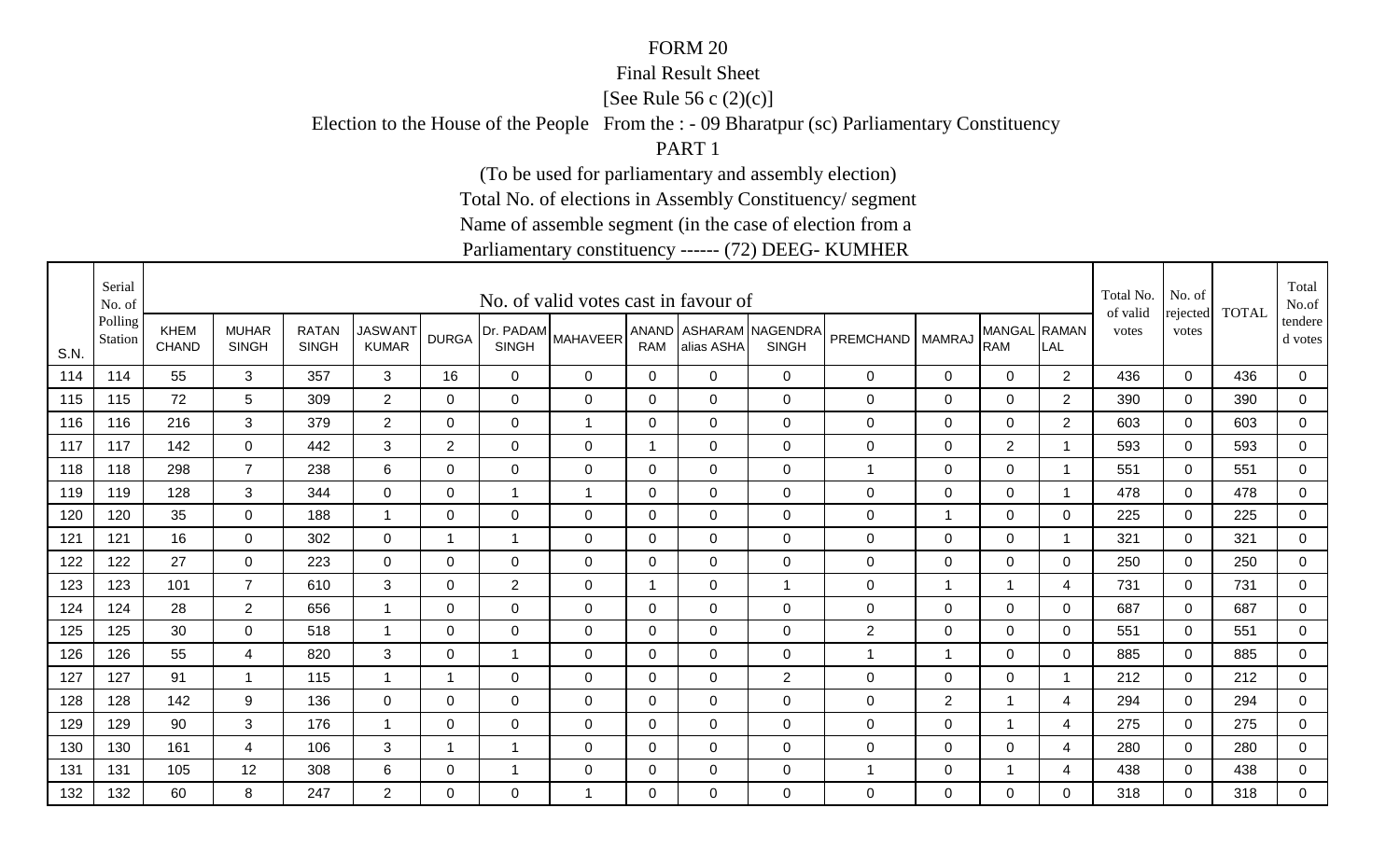#### Final Result Sheet

[See Rule 56 c (2)(c)]

Election to the House of the People From the : - 09 Bharatpur (sc) Parliamentary Constituency

PART 1

(To be used for parliamentary and assembly election)

Total No. of elections in Assembly Constituency/ segment

Name of assemble segment (in the case of election from a

|      | Serial<br>No. of   |                             |                              |                              |                                |                          |                | No. of valid votes cast in favour of |                |                |                                          |                      |                          |                            |                | Total No.<br>of valid | No. of            | <b>TOTAL</b> | Total<br>No.of     |
|------|--------------------|-----------------------------|------------------------------|------------------------------|--------------------------------|--------------------------|----------------|--------------------------------------|----------------|----------------|------------------------------------------|----------------------|--------------------------|----------------------------|----------------|-----------------------|-------------------|--------------|--------------------|
| S.N. | Polling<br>Station | <b>KHEM</b><br><b>CHAND</b> | <b>MUHAR</b><br><b>SINGH</b> | <b>RATAN</b><br><b>SINGH</b> | <b>JASWANT</b><br><b>KUMAR</b> | <b>DURGA</b>             | <b>SINGH</b>   | (Dr. PADAM MAHAVEER'                 | <b>RAM</b>     | alias ASHA     | ANAND   ASHARAM NAGENDRA<br><b>SINGH</b> | PREMCHAND   MAMRAJ   |                          | MANGAL RAMAN<br><b>RAM</b> | LAL            | votes                 | rejected<br>votes |              | tendere<br>d votes |
| 133  | 133                | 211                         | 16                           | 135                          | $\overline{1}$                 | 0                        | $\mathbf 0$    | 0                                    | 0              | $\mathbf 1$    | $\mathbf 0$                              | 0                    | $\mathbf 0$              | $\mathbf 0$                | 2              | 366                   | $\mathbf 0$       | 366          | 0                  |
| 134  | 134                | 180                         | $\overline{7}$               | 253                          | 5                              | $\overline{\phantom{a}}$ | $\mathbf{1}$   | $\mathbf 0$                          | $\overline{1}$ | $\mathbf 0$    | $\mathbf 0$                              | 0                    | $\mathbf 0$              | $\overline{1}$             | 4              | 453                   | $\mathbf 0$       | 453          | $\mathbf 0$        |
| 135  | 135                | 170                         | $2^{\circ}$                  | 79                           | $\mathbf 0$                    | 0                        | 0              | 0                                    | 0              | $\mathbf 0$    | $\mathbf 0$                              | 0                    | $\mathbf 0$              | $\mathbf 0$                | $\mathbf 0$    | 251                   | 0                 | 251          | 0                  |
| 136  | 136                | 258                         | $\overline{2}$               | 307                          | 4                              |                          | 3              | $\mathbf 0$                          | $\mathbf 0$    | $\overline{0}$ | $\overline{0}$                           | 4                    | 1                        | $\mathbf 0$                | $\overline{7}$ | 587                   | $\mathbf 0$       | 587          | $\mathbf 0$        |
| 137  | 137                | 152                         | 5                            | 259                          | 4                              | -1                       | $\mathbf{1}$   | $\mathbf 0$                          | $\mathbf 0$    | $\Omega$       | 2                                        | $\blacktriangleleft$ | 1                        | $\mathbf 0$                | 6              | 432                   | $\Omega$          | 432          | $\mathbf 0$        |
| 138  | 138                | 166                         | 5                            | 120                          | $\overline{2}$                 | 0                        | $\mathbf 0$    | $\mathbf 0$                          | $\mathbf 0$    | $\mathbf 0$    | $\mathbf 0$                              | 0                    | $\mathsf 0$              | $\mathbf 0$                | $\overline{2}$ | 295                   | $\mathbf 0$       | 295          | $\mathbf 0$        |
| 139  | 139                | 271                         | $\overline{7}$               | 164                          | 3                              | 0                        | $\mathbf 0$    | $\mathbf 0$                          | $\mathbf 0$    | -1             | $\mathbf 0$                              | $\overline{1}$       | $\overline{\phantom{a}}$ | $\overline{1}$             | 5              | 454                   | $\Omega$          | 454          | $\mathbf 0$        |
| 140  | 140                | 212                         | 4                            | 76                           | $\mathbf 1$                    | 0                        | 0              | 0                                    | 0              | $\mathbf 0$    | $\mathbf 0$                              | 0                    | $\mathbf 0$              | $\mathbf 1$                | 6              | 300                   | 0                 | 300          | $\mathbf 0$        |
| 141  | 141                | 178                         | 9                            | 230                          | 3                              | -1                       | 0              | 0                                    | 0              | $\overline{2}$ | $\mathbf{1}$                             | 1                    | 4                        | $\mathbf 0$                | 4              | 433                   | $\Omega$          | 433          | 0                  |
| 142  | 142                | 119                         | -1                           | 260                          | $\overline{2}$                 | $\Omega$                 | $\mathbf{1}$   | 0                                    | $\Omega$       | $\Omega$       | $\mathbf 0$                              | 0                    | 1                        | $\mathbf 0$                | 4              | 388                   | $\Omega$          | 388          | 0                  |
| 143  | 143                | 136                         | $\overline{2}$               | 344                          | 5                              | $\overline{\phantom{a}}$ | $\Omega$       | 0                                    | 0              | $\Omega$       | $\overline{0}$                           | $\overline{2}$       | $\mathbf 0$              | $\mathbf{1}$               | 2              | 493                   | $\Omega$          | 493          | $\mathbf 0$        |
| 144  | 144                | 286                         | 4                            | 298                          | 4                              | -1                       | $\overline{2}$ | $\mathbf 0$                          | 0              | $\mathbf 0$    | $\mathbf 0$                              | $\blacktriangleleft$ | 0                        | $\mathbf 0$                | 8              | 604                   | $\Omega$          | 604          | 0                  |
| 145  | 145                | 274                         | -1                           | 195                          | $\overline{1}$                 | 0                        | 0              | 0                                    | 0              | $\mathbf 0$    | $\mathbf 0$                              | 0                    | $\mathbf 0$              | $\mathbf 0$                |                | 472                   | 0                 | 472          | $\mathbf 0$        |
| 146  | 146                | 115                         | 29                           | 218                          | -1                             | 1                        | 0              | 0                                    | 0              | 0              | $\mathbf 0$                              | 0                    | 3                        | $\mathbf 0$                | $\overline{2}$ | 369                   | $\Omega$          | 369          | 0                  |
| 147  | 147                | 47                          | 179                          | 365                          | 2                              | $\overline{\phantom{a}}$ | $\mathbf{1}$   | 0                                    | 0              | 0              | $\mathbf 0$                              | 0                    | 1                        | 3                          | 5              | 604                   | $\Omega$          | 604          | $\mathbf 0$        |
| 148  | 148                | 34                          | 115                          | 174                          | 3                              | $\overline{2}$           | 0              | $\mathbf 0$                          | $\mathbf 0$    | 0              | $\mathbf 0$                              | $\overline{1}$       | $\overline{2}$           | $\mathbf{1}$               | 6              | 338                   | 0                 | 338          | 0                  |
| 149  | 149                | 12                          | 5                            | 346                          | $\overline{2}$                 | 0                        | $\mathbf{1}$   | $\mathbf 0$                          | 0              | $\mathbf 0$    | $\mathbf 0$                              | 0                    | $\mathbf 0$              | $\overline{1}$             | 3              | 370                   | 0                 | 370          | 0                  |
| 150  | 150                | 123                         | 5                            | 234                          | $\mathbf 0$                    |                          | 0              | 0                                    | $\mathbf 0$    | -1             | $\mathbf 0$                              | 0                    | $\pmb{0}$                | $\overline{2}$             | 0              | 366                   | 0                 | 366          | $\overline{0}$     |
| 151  | 151                | 85                          | 6                            | 159                          |                                | $\Omega$                 | $\Omega$       | $\Omega$                             | $\Omega$       | $\Omega$       | $\mathbf 0$                              | 1                    | -1                       | $\overline{1}$             | 2              | 256                   | $\Omega$          | 256          | $\Omega$           |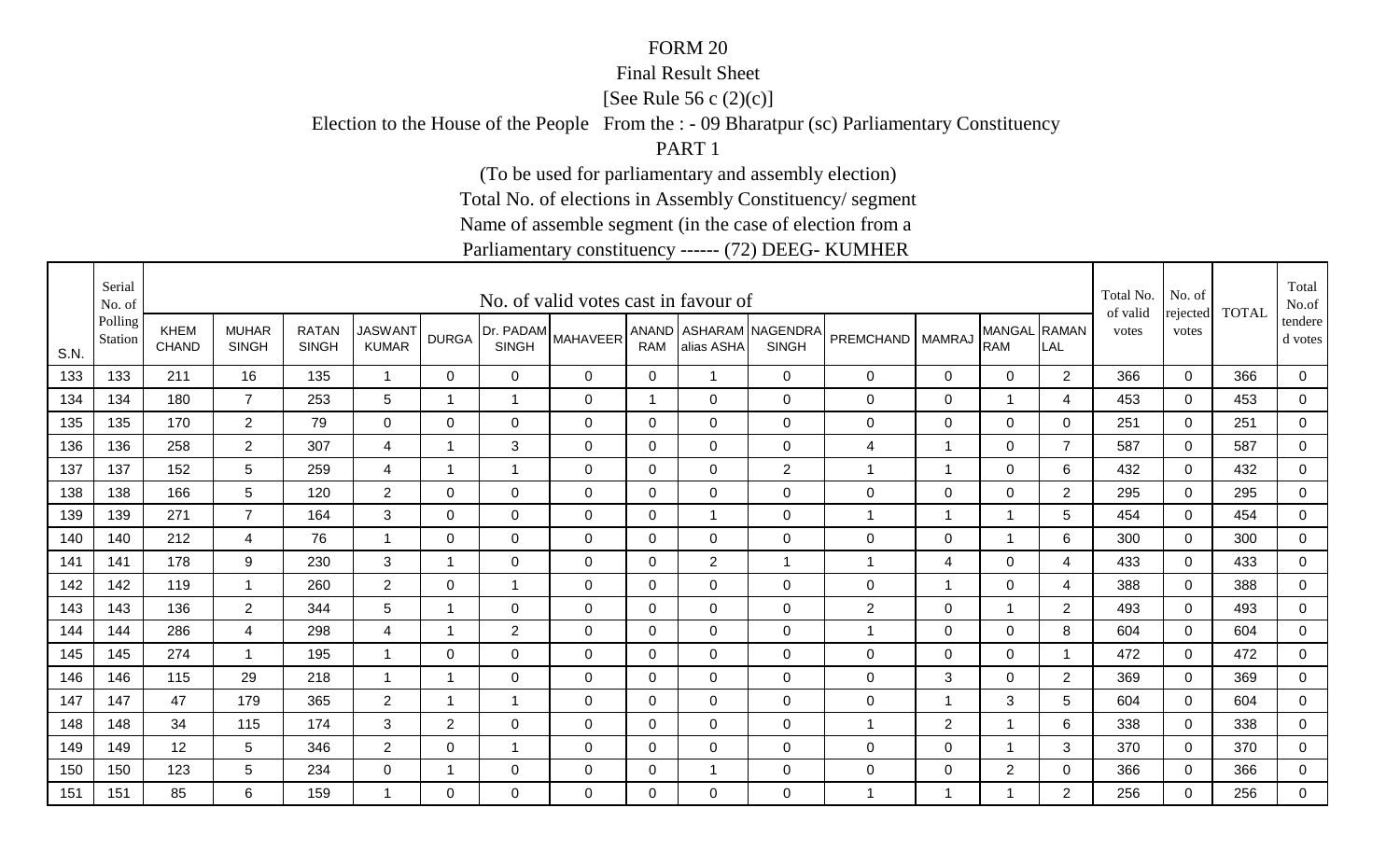#### Final Result Sheet

[See Rule 56 c (2)(c)]

Election to the House of the People From the : - 09 Bharatpur (sc) Parliamentary Constituency

PART 1

(To be used for parliamentary and assembly election)

Total No. of elections in Assembly Constituency/ segment

Name of assemble segment (in the case of election from a

|      | Serial<br>No. of   |                      |                              |                              |                                |              |                | No. of valid votes cast in favour of |                |                |                                          |                    |                |                            |                | Total No.<br>of valid | No. of            | <b>TOTAL</b> | Total<br>No.of     |
|------|--------------------|----------------------|------------------------------|------------------------------|--------------------------------|--------------|----------------|--------------------------------------|----------------|----------------|------------------------------------------|--------------------|----------------|----------------------------|----------------|-----------------------|-------------------|--------------|--------------------|
| S.N. | Polling<br>Station | KHEM<br><b>CHAND</b> | <b>MUHAR</b><br><b>SINGH</b> | <b>RATAN</b><br><b>SINGH</b> | <b>JASWANT</b><br><b>KUMAR</b> | <b>DURGA</b> | <b>SINGH</b>   | (Dr. PADAM MAHAVEER'                 | <b>RAM</b>     | alias ASHA     | ANAND   ASHARAM NAGENDRA<br><b>SINGH</b> | PREMCHAND   MAMRAJ |                | MANGAL RAMAN<br><b>RAM</b> | LAL            | votes                 | rejected<br>votes |              | tendere<br>d votes |
| 152  | 152                | 350                  | 8                            | 108                          | $\overline{1}$                 | 0            | $\overline{2}$ | $\overline{\mathbf{1}}$              | 0              | $\mathbf 1$    | $\mathbf 0$                              | 0                  | $\overline{2}$ | $\mathbf 0$                | 2              | 475                   | $\mathbf 0$       | 475          | $\mathbf 0$        |
| 153  | 153                | 114                  | 24                           | 259                          | $\overline{2}$                 | $\Omega$     | 3              | $\mathbf 0$                          | 0              | $\mathbf{0}$   | $\mathbf 0$                              | $\overline{1}$     | 1              | $\mathbf 0$                | 4              | 408                   | $\mathbf 0$       | 408          | $\mathbf 0$        |
| 154  | 154                | 76                   | 11                           | 357                          | 3                              | -1           | $\mathbf{1}$   | 0                                    | 0              | $\mathbf 0$    | $\mathbf 0$                              | 0                  | 1              | $\mathbf 0$                | $\mathbf 0$    | 450                   | 0                 | 450          | 0                  |
| 155  | 155                | 46                   | $\overline{0}$               | 257                          | 3                              |              | 3              | $\mathbf 0$                          | 1              | 0              | $\overline{0}$                           | 0                  | $\mathsf 0$    | $\mathbf 0$                |                | 312                   | $\Omega$          | 312          | $\mathbf 0$        |
| 156  | 156                | 261                  | $\overline{2}$               | 28                           | $\mathbf 0$                    | $\Omega$     | $\overline{0}$ | $\mathbf 0$                          | $\overline{1}$ | -1             | $\overline{1}$                           | 0                  | 1              | 2                          | -1             | 298                   | $\Omega$          | 298          | $\mathbf 0$        |
| 157  | 157                | 81                   | 17                           | 250                          | $\overline{2}$                 | 0            | $\mathbf 0$    | $\mathbf 0$                          | $\mathbf 0$    | $\overline{0}$ | $\mathbf 0$                              | 0                  | 1              | $\overline{1}$             | 2              | 354                   | $\mathbf 0$       | 354          | $\mathbf 0$        |
| 158  | 158                | 158                  | 4                            | 147                          | $\overline{\mathbf{1}}$        | 0            | $\overline{0}$ | $\mathbf 0$                          | $\mathbf 0$    | $\overline{0}$ | $\mathbf{1}$                             | 0                  | $\mathbf 0$    | $\mathbf 0$                | 2              | 313                   | $\mathbf 0$       | 313          | $\mathbf 0$        |
| 159  | 159                | 121                  | 5                            | 100                          | $\mathbf 1$                    | 0            | $\mathbf{1}$   | 0                                    | 0              | $\mathbf 0$    | $\mathbf 0$                              | $\overline{2}$     | 1              | $\mathbf 0$                | 4              | 235                   | 0                 | 235          | $\mathbf 0$        |
| 160  | 160                | 88                   | 37                           | 299                          | -1                             | 0            | $\Omega$       | 0                                    | 0              | 0              | 0                                        | 0                  | 0              | $\mathbf 0$                | 0              | 425                   | $\Omega$          | 425          | 0                  |
| 161  | 161                | 49                   | $\Omega$                     | 858                          | 3                              | $\Omega$     | $\Omega$       | 0                                    | $\Omega$       | $\Omega$       | $\mathbf 0$                              | 0                  | 1              | 0                          | $\mathbf{0}$   | 911                   | $\Omega$          | 911          | 0                  |
| 162  | 162                | 222                  | $\overline{\mathbf{1}}$      | 341                          | $\overline{4}$                 | $\Omega$     | 19             | $\overline{1}$                       | $\Omega$       | $\overline{1}$ | $\mathbf{1}$                             | $\overline{1}$     | $\overline{2}$ | $\mathbf{1}$               | 5              | 599                   | $\Omega$          | 599          | $\mathbf 0$        |
| 163  | 163                | 190                  | 5                            | 315                          | 5                              | 0            | $\overline{2}$ | $\mathbf 0$                          | 0              | $\mathbf 0$    | $\mathbf 0$                              | 0                  | $\overline{2}$ | $\mathbf 0$                | -1             | 520                   | $\Omega$          | 520          | 0                  |
| 164  | 164                | 113                  | 4                            | 290                          | $\overline{2}$                 | 0            | 3              | 0                                    | 0              | $\mathbf 0$    | $\mathbf 0$                              | 0                  | 1              | $\mathbf 0$                | $\overline{2}$ | 415                   | 0                 | 415          | $\mathbf 0$        |
| 165  | 165                | 257                  | 47                           | 358                          | $\overline{2}$                 | 1            | $\overline{2}$ | 1                                    | 1              | -1             | $\mathbf 0$                              | $\overline{2}$     | $\overline{2}$ | $\overline{1}$             | 11             | 686                   | $\Omega$          | 686          | 0                  |
| 166  | 166                | 200                  | 42                           | 113                          | $\mathbf 0$                    | 0            | $\Omega$       | 0                                    | 0              | 0              | $\mathbf 0$                              | 0                  | $\mathbf 0$    | $\overline{1}$             | 3              | 359                   | $\Omega$          | 359          | $\mathbf 0$        |
| 167  | 167                | 176                  | 18                           | 241                          | -1                             | 1            | 18             | $\overline{1}$                       | 0              | -1             | $\mathbf 0$                              | 0                  | 1              | $\mathbf 0$                | 4              | 462                   | 0                 | 462          | 0                  |
| 168  | 168                | 191                  | 5                            | 260                          | 3                              | 0            | 3              | $\mathbf 0$                          | 0              | $\Omega$       | $\mathbf 0$                              | 0                  | $\mathbf 0$    | $\mathbf 0$                | -1             | 463                   | $\Omega$          | 463          | 0                  |
| 169  | 169                | 357                  | 11                           | 62                           | $\overline{2}$                 | 0            | 0              | $\overline{\phantom{a}}$             | $\mathbf 0$    | $\mathbf 0$    | $\mathbf 0$                              | 1                  | $\mathbf 0$    | $\overline{2}$             | 5              | 441                   | 0                 | 441          | $\overline{0}$     |
| 170  | 170                | 135                  | $\overline{2}$               | 73                           | $\Omega$                       | $\Omega$     | $\Omega$       | $\Omega$                             |                | $\Omega$       | $\mathbf 0$                              | 0                  | 1              | $\mathbf 0$                |                | 213                   | $\Omega$          | 213          | $\Omega$           |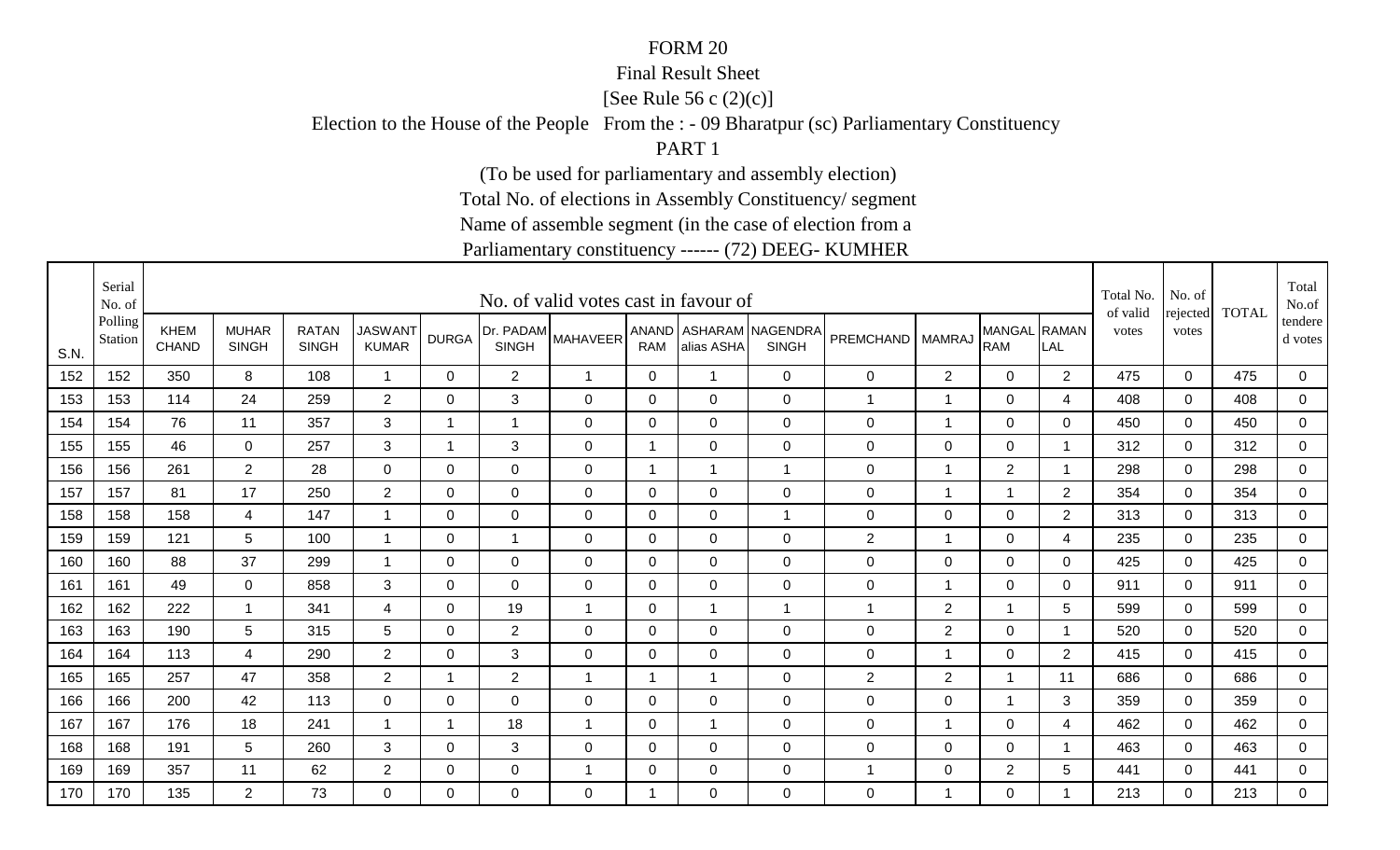#### Final Result Sheet

[See Rule 56 c  $(2)(c)$ ]

Election to the House of the People From the : - 09 Bharatpur (sc) Parliamentary Constituency

PART 1

(To be used for parliamentary and assembly election)

Total No. of elections in Assembly Constituency/ segment

Name of assemble segment (in the case of election from a

|      | Serial<br>No. of   |                      |                                                                  |                              |                                |              |                | No. of valid votes cast in favour of |                |                |                                        |                    |                |                            |                | Total No.<br>of valid | No. of<br>rejected | <b>TOTAL</b> | Total<br>No.of     |
|------|--------------------|----------------------|------------------------------------------------------------------|------------------------------|--------------------------------|--------------|----------------|--------------------------------------|----------------|----------------|----------------------------------------|--------------------|----------------|----------------------------|----------------|-----------------------|--------------------|--------------|--------------------|
| S.N. | Polling<br>Station | KHEM<br><b>CHAND</b> | <b>MUHAR</b><br><b>SINGH</b>                                     | <b>RATAN</b><br><b>SINGH</b> | <b>JASWANT</b><br><b>KUMAR</b> | <b>DURGA</b> | <b>SINGH</b>   | Dr. PADAM MAHAVEER                   | <b>RAM</b>     | alias ASHA     | ANAND ASHARAM NAGENDRA<br><b>SINGH</b> | PREMCHAND   MAMRAJ |                | MANGAL RAMAN<br><b>RAM</b> | LAI            | votes                 | votes              |              | tendere<br>d votes |
| 171  | 171                | 144                  |                                                                  | 560                          | $\overline{4}$                 | $\Omega$     | $\Omega$       | $\Omega$                             | $\Omega$       | $\Omega$       | $\Omega$                               | $\Omega$           | 1              | $\mathbf 0$                |                | 711                   | $\Omega$           | 711          | $\overline{0}$     |
| 172  | 172                | 344                  | $\overline{\mathbf{A}}$                                          | 356                          | $\overline{4}$                 | $\Omega$     | $\overline{0}$ | $\mathbf 0$                          | $\overline{0}$ | $\mathbf 0$    | $\mathbf 0$                            |                    | -1             |                            |                | 709                   | $\Omega$           | 709          | $\overline{0}$     |
| 173  | 173                | 158                  | 21                                                               | 411                          | 3                              | $\Omega$     | $\Omega$       | $\Omega$                             | 1              | $\Omega$       | $\mathbf 0$                            | 0                  | 5              | $\mathbf 0$                | 3              | 602                   | $\Omega$           | 602          | $\mathbf 0$        |
| 174  | 174                | 305                  | 5                                                                | 229                          | $\overline{0}$                 | $\Omega$     | $\Omega$       | $\overline{1}$                       | $\Omega$       | $\Omega$       | $\overline{0}$                         | 0                  | $\overline{2}$ | 3                          | $\overline{7}$ | 552                   | $\Omega$           | 552          | $\mathbf 0$        |
| 175  | 175                | 162                  | 50                                                               | 193                          | $\overline{0}$                 |              | 1              | 1                                    | $\Omega$       | $\overline{0}$ | $\mathbf 0$                            |                    | $\mathbf 0$    | $\mathbf 0$                | 4              | 413                   | $\Omega$           | 413          | $\mathbf 0$        |
| 176  | 176                | 102                  | 29                                                               | 355                          | $\overline{2}$                 | $\Omega$     | $\Omega$       | 0                                    | 0              | $\Omega$       | $\overline{0}$                         |                    | $\overline{2}$ | 2                          | 8              | 501                   | $\Omega$           | 501          | $\overline{0}$     |
| 177  | 177                | 146                  | 16                                                               | 377                          | $\overline{4}$                 | $\Omega$     | 3              | $\mathbf 0$                          | $\Omega$       | $\mathbf 0$    | $\overline{ }$                         | 0                  | $\overline{2}$ |                            | 9              | 559                   | $\mathbf 0$        | 559          | $\overline{0}$     |
| 178  | 178                | 269                  | 176                                                              | 155                          | 3                              | 0            | $\mathbf 1$    | 1                                    | 0              | $\mathbf 0$    | $\mathbf 0$                            | -1                 | -1             | 3                          | 9              | 619                   | 0                  | 619          | $\mathbf 0$        |
| 179  | 179                | 251                  | 5                                                                | 222                          | $\overline{2}$                 | $\Omega$     | $\Omega$       | $\Omega$                             | $\overline{0}$ | $\overline{0}$ | $\mathbf 0$                            | 0                  | $\mathbf 0$    | $\mathbf 0$                | $\overline{2}$ | 482                   | $\Omega$           | 482          | $\mathbf 0$        |
| 180  | 180                | 287                  | $\overline{\mathbf{A}}$                                          | 180                          | $\overline{ }$                 | 0            | $\overline{0}$ | $\mathbf 0$                          | $\overline{1}$ | $\mathbf 0$    | $\mathbf 0$                            | 0                  | $\mathbf 0$    |                            | 8              | 479                   | $\mathbf 0$        | 479          | $\mathbf 0$        |
| 181  | 181                | 197                  | 59                                                               | 157                          | 3                              | 0            | 1              |                                      | $\Omega$       |                | $\mathbf 0$                            | 0                  | 1              |                            | 4              | 425                   | $\Omega$           | 425          | $\overline{0}$     |
| 182  | 182                | 157                  | 16                                                               | 165                          | $\overline{2}$                 |              | 8              | $\Omega$                             | $\Omega$       | $\Omega$       | $\Omega$                               | 0                  | 1              |                            | 5              | 356                   | $\Omega$           | 356          | $\mathbf 0$        |
| 183  | 183                | 219                  | $\overline{2}$                                                   | 105                          | $\mathbf 0$                    | $\Omega$     | $\Omega$       | 0                                    | 0              | 0              | $\mathbf 0$                            | 0                  | 0              | $\boldsymbol{0}$           | $\Omega$       | 326                   | $\Omega$           | 326          | $\mathbf 0$        |
|      |                    |                      | Total No. of Votes Recoreded At Polling Station                  |                              |                                |              |                |                                      |                |                |                                        |                    |                |                            |                |                       |                    |              |                    |
|      |                    | 30137                | 2490                                                             | 46197                        | 382                            | 151          | 1303           | 40                                   | 27             | 34             | 33                                     | 71                 | 149            | 125                        | 484            | 81623                 | 0                  | 81623        | 9                  |
|      |                    |                      | No. of Votes Recoreded On Postal Ballot Papers                   |                              |                                |              |                |                                      |                |                |                                        |                    |                |                            |                |                       |                    |              |                    |
|      |                    |                      | (to be filled in case of election from an assembly constituency) |                              |                                |              |                |                                      |                |                |                                        |                    |                |                            |                |                       |                    |              |                    |
|      |                    |                      |                                                                  |                              |                                |              |                |                                      |                |                |                                        |                    |                |                            |                |                       |                    |              |                    |